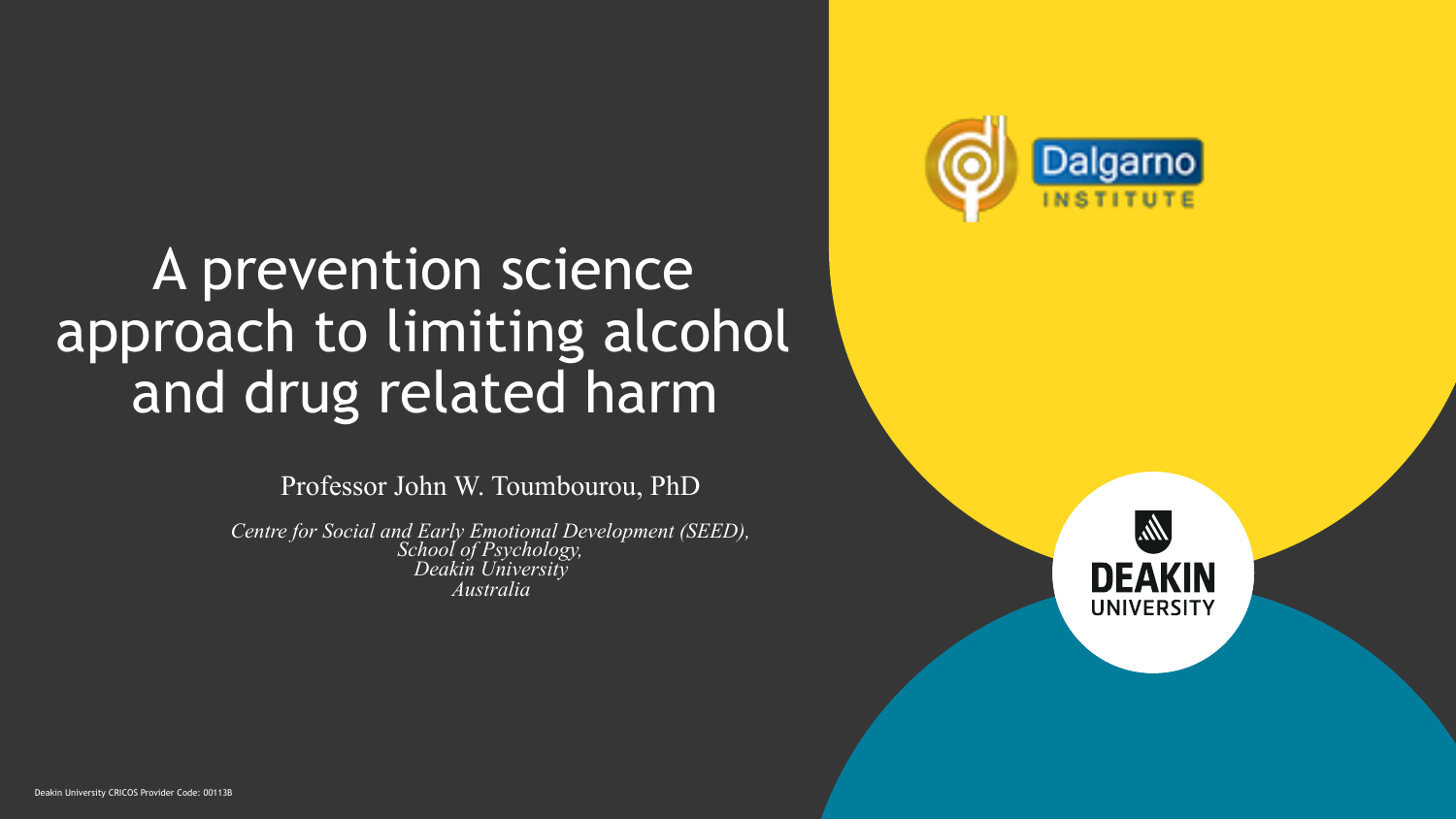During childhood and adolescence the body and brain have heightened sensitivity to neuro-adaptation in response to exposure to alcohol or drug use.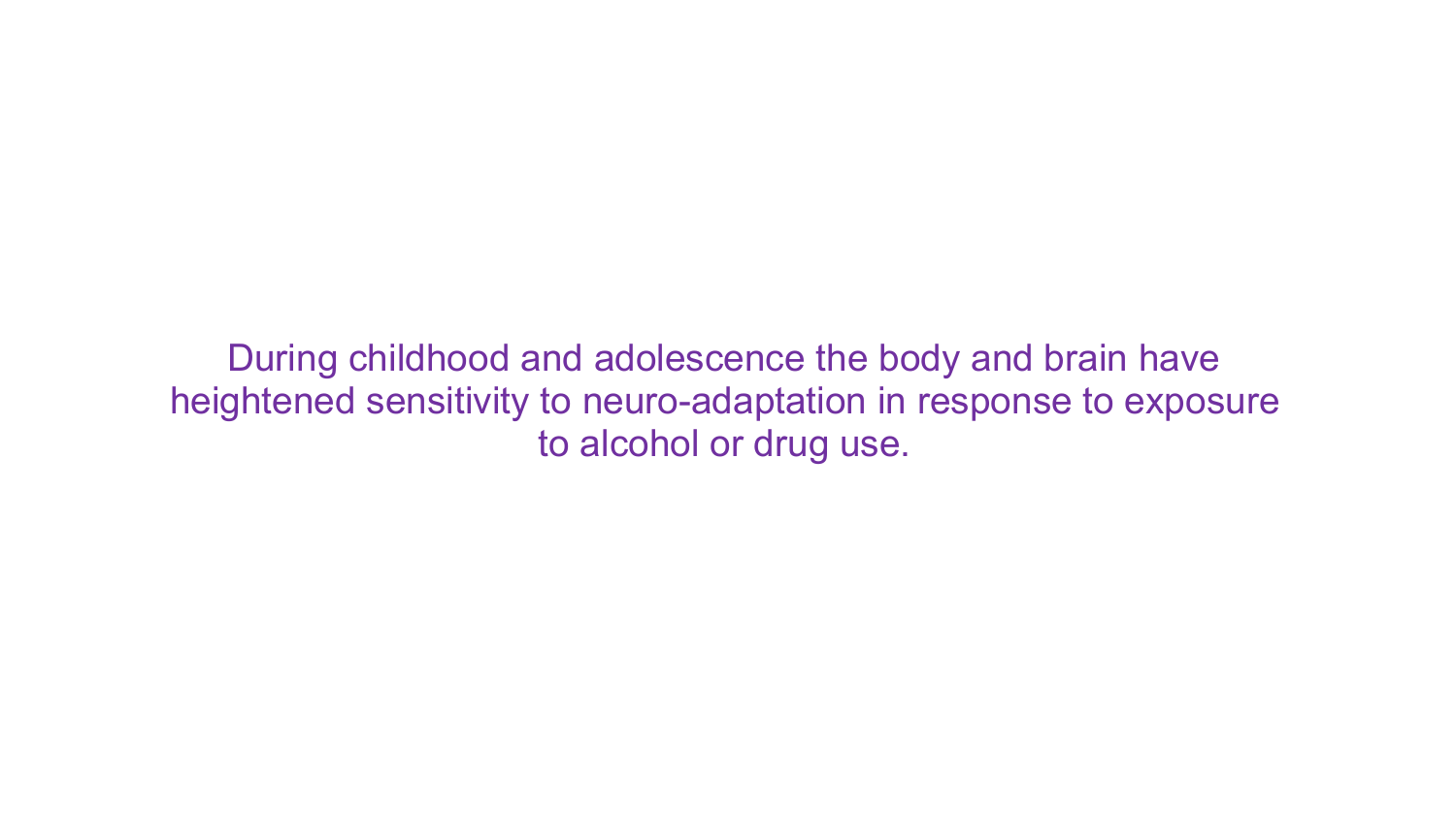For example, youth that use alcohol prior to age 15 double their probability of developing alcohol dependence at age 21.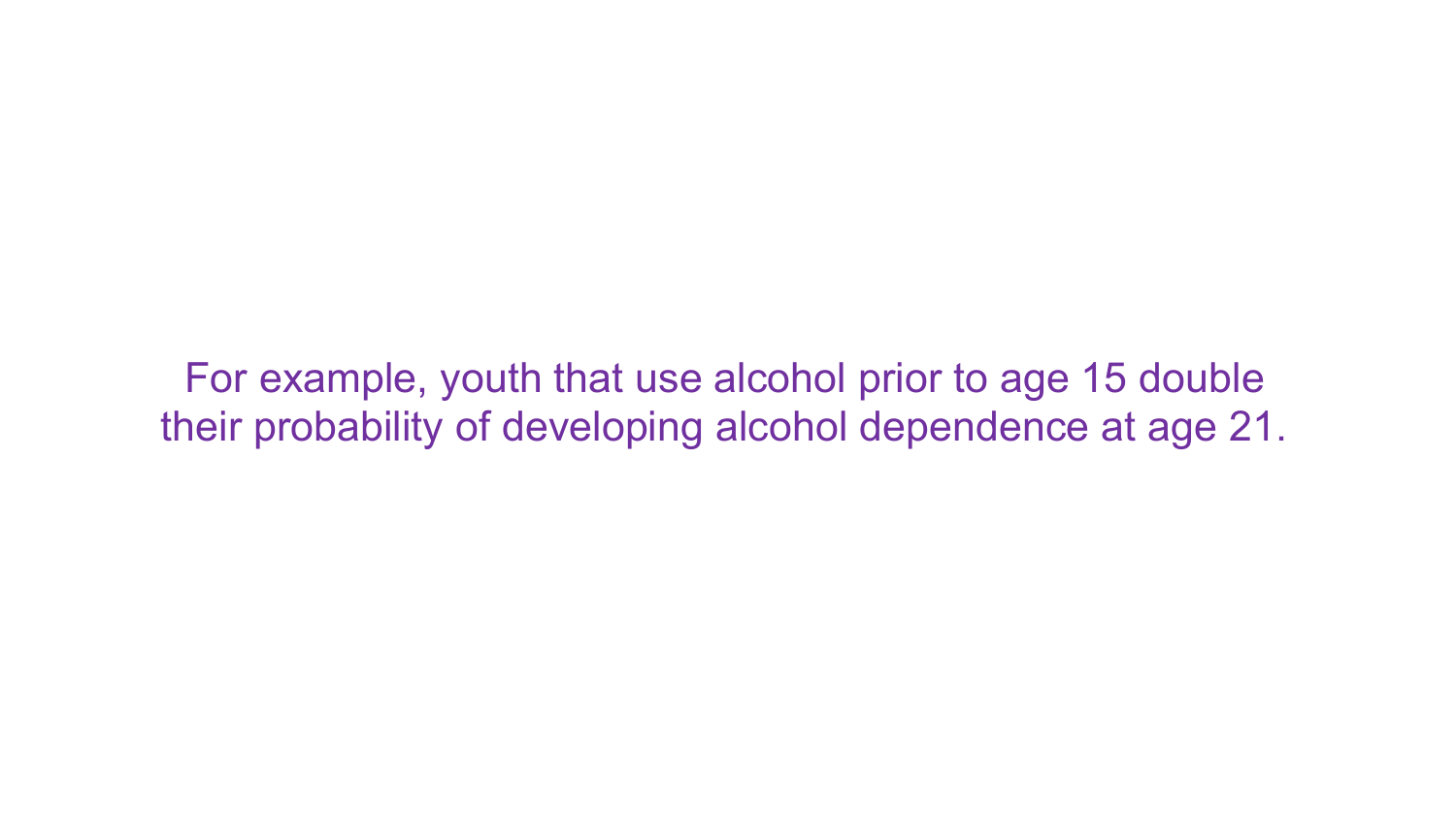– Scientific knowledge of adolescent vulnerability, has led coalitions in Australia to reject dominant adolescent harm minimisation theories and policies in favour of United States of America (USA) adolescent abstinence policies.

– From the time the USA adopted adolescent abstinence policies such as age 21 alcohol laws (in the mid-1980s) rates of adolescent alcohol use began to fall sharply.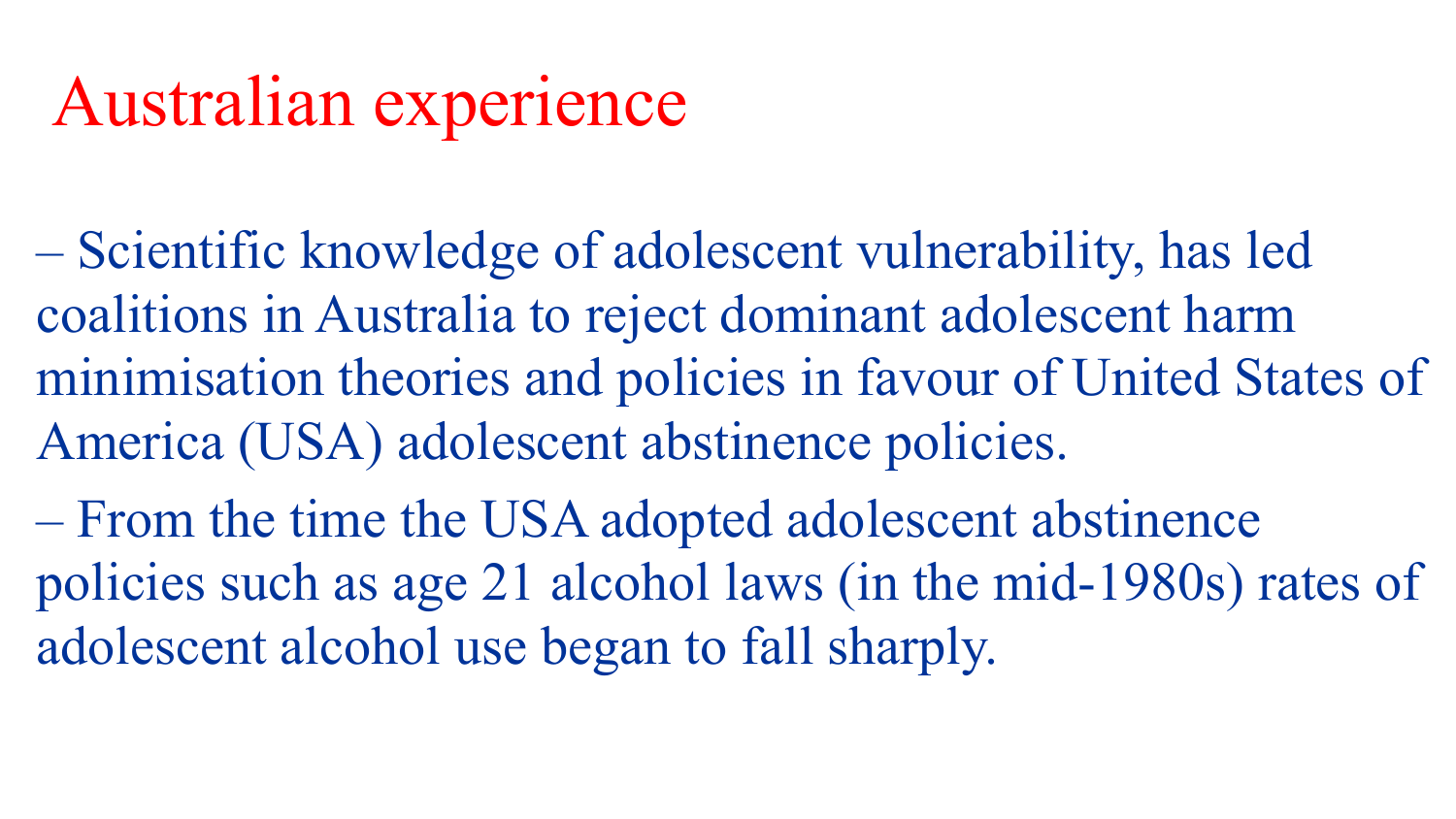– Our Australian research team completed surveys of adolescent alcohol and drug use in 2002 that were cross-nationally matched between Australia and the USA.

– We established that Australia had twice the rates of adolescent alcohol and other drug use in 2002 compared to the USA (Toumbourou et al, 2009).

 – Australia at that time had some of the highest rates of youth alcohol and drug use in the world.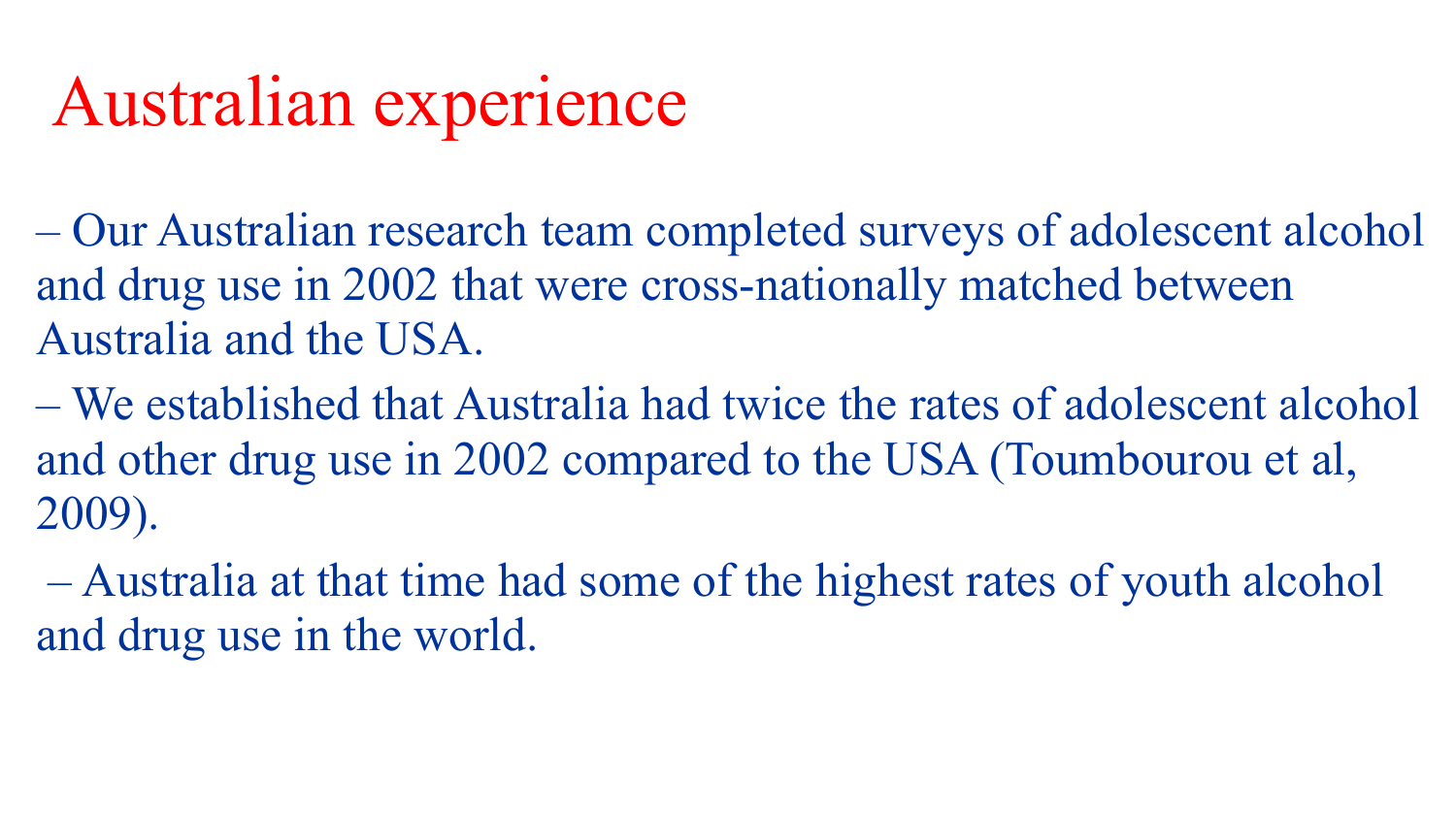– We established that harm minimisation policies operating in Australian schools at that time (Evans-Whipp et al, 2007) were associated with adolescent perceptions that community and family laws were favourable to adolescent alcohol and drug use (Hemphill et al, 2011).

– Since that time our team have successfully advocated for a number of evidence-based adolescent abstinence policy changes that have successfully reduced adolescent alcohol and drug use in Australia.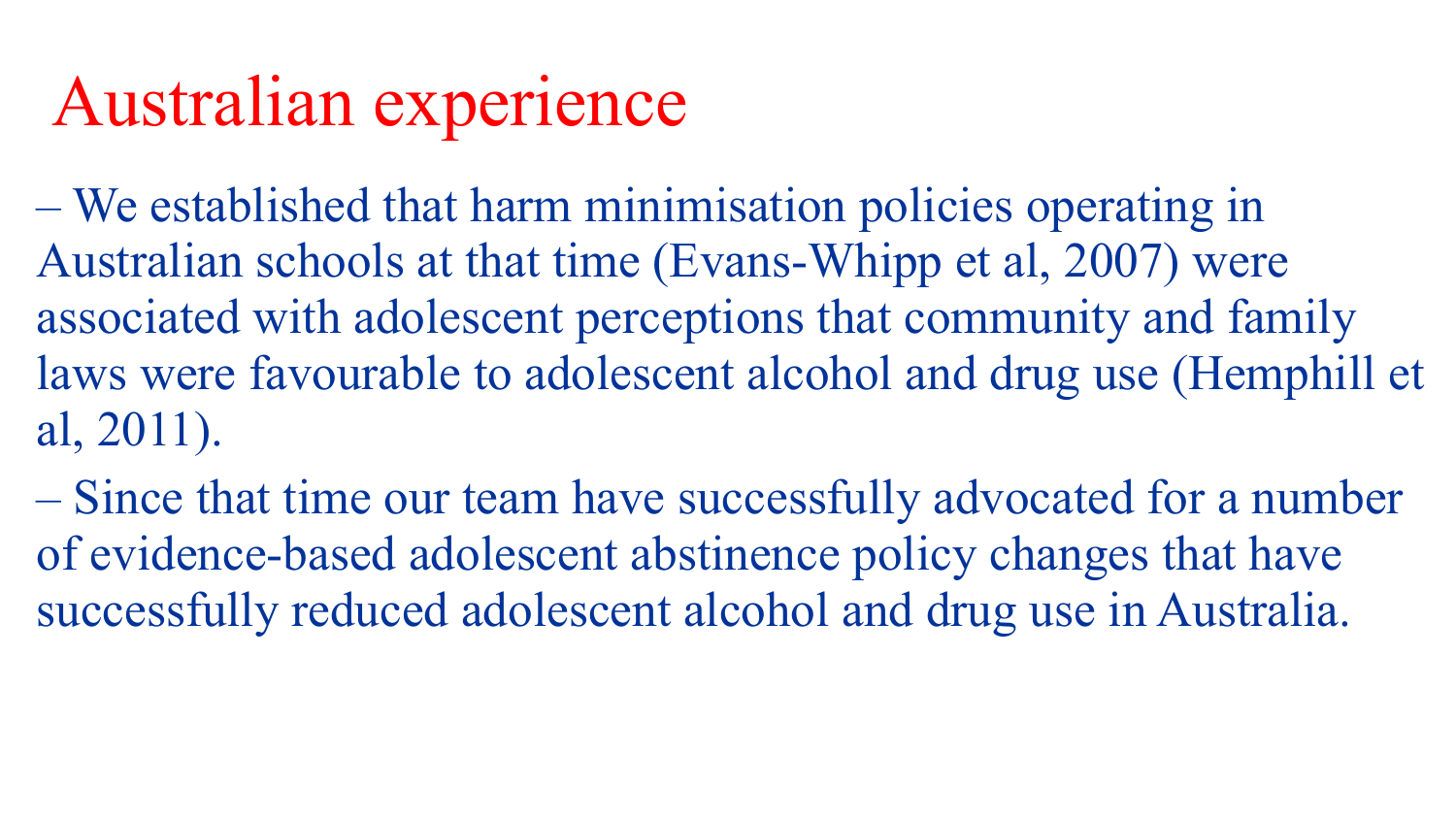– In 2009, research from our group was extensively cited in revised Australian alcohol guidelines that recommended adolescents abstain from alcohol until age 18.

– From 2004 to 2006 we designed a family-school partnership intervention that we evaluated as a school randomised trial. As part of the intervention parents received educational advice on setting rules to not allow or supply adolescent alcohol at home.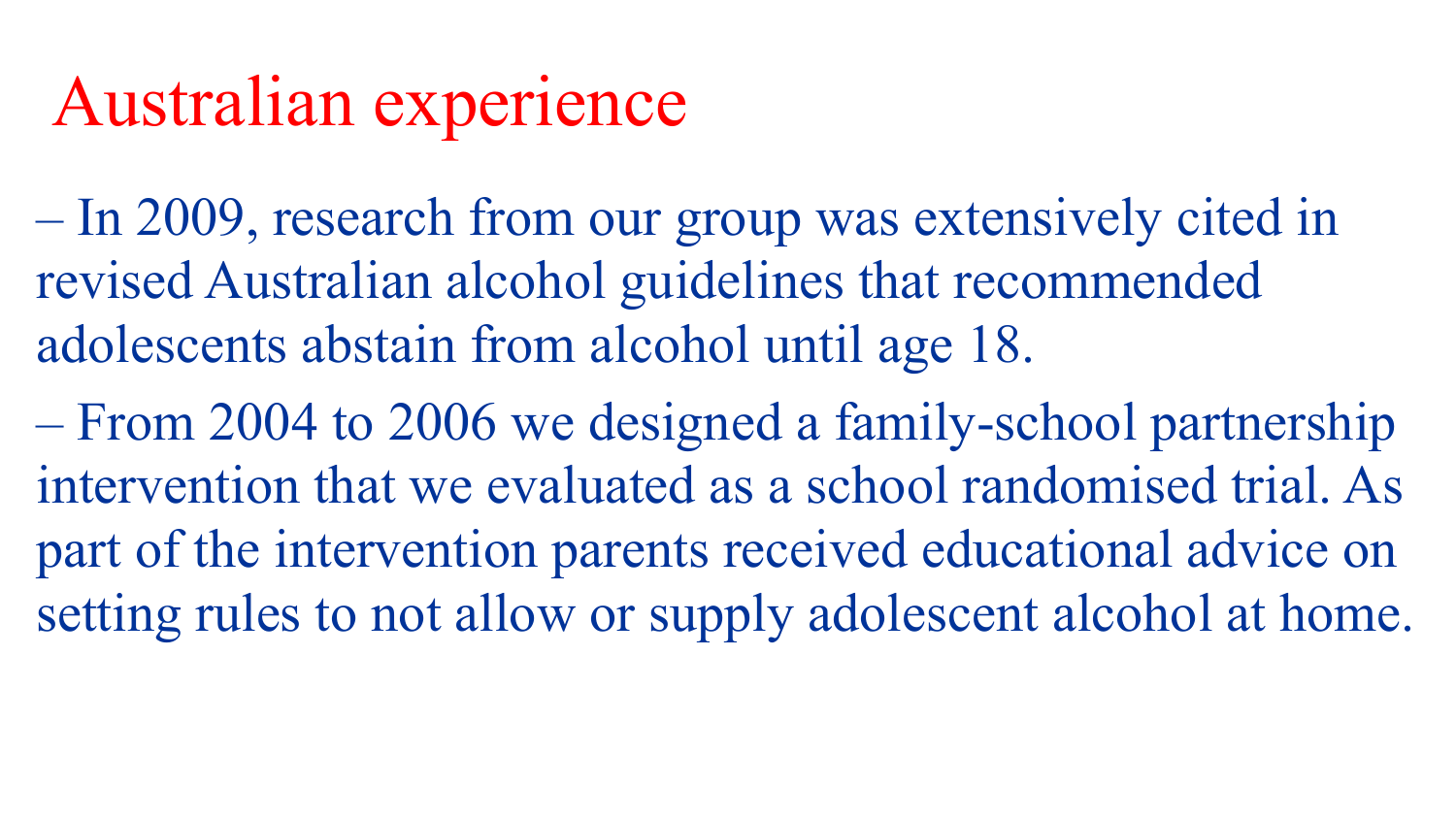- When followed 2-years from the start of the intervention adolescents in the schools that received the program had a 25% reduction in regular and heavy alcohol use.
- A significant increase was noted in the intervention schools in more parents setting rules to not allow or supply adolescent alcohol use at home (Toumbourou et al, 2013).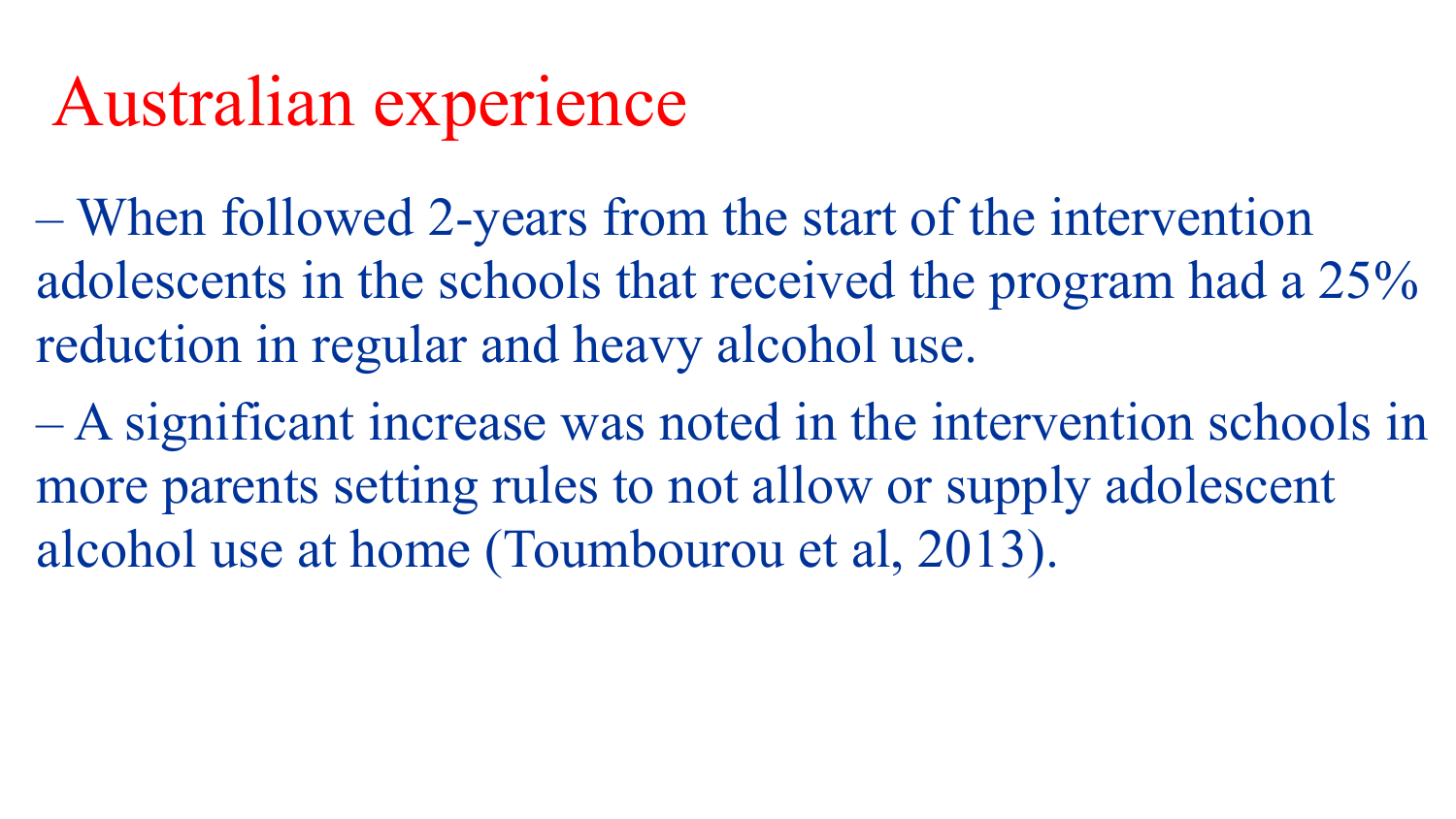– Our team has worked with the Dalgarno Institute [\(https://](https://dalgarnoinstitute.org.au/) [dalgarnoinstitute.org.au\)](https://dalgarnoinstitute.org.au/) and Communities That Care coalitions across Australia to implement evidence-based practices to encourage adolescent abstinence (Rowland et al, 2018).

– In 2012 we initiated a national alcohol sales monitoring system that found only 40% of retailers complied with underage alcohol sales laws (Rowland et al, 2017). Our feedback letters to over 150 retailers resulted in underage alcohol sales monitoring systems being introduced by major alcohol retailers across Australia from 2013.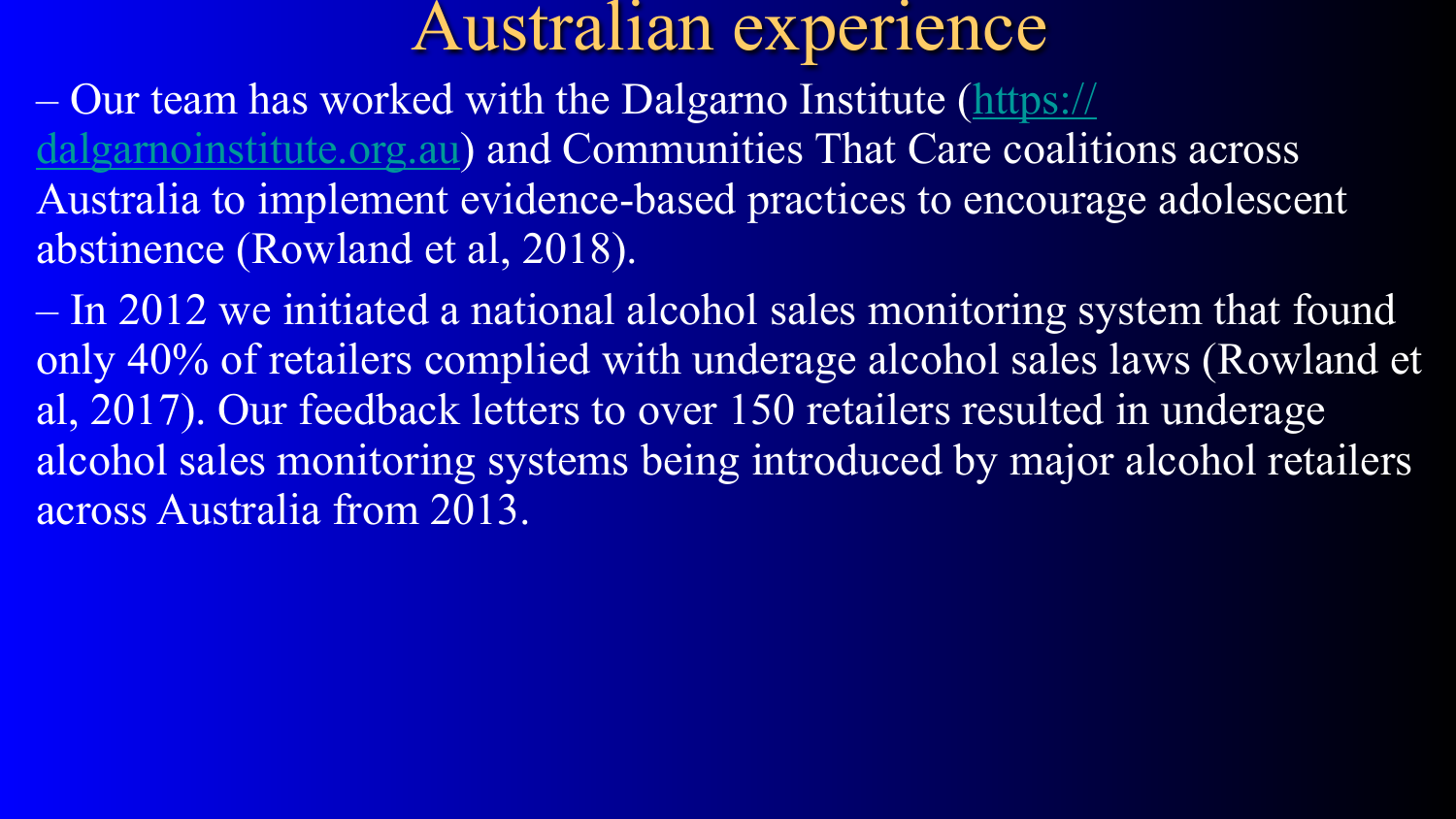Evidence translation has assisted successful Australian efforts to reduce school-age alcohol and drug use problems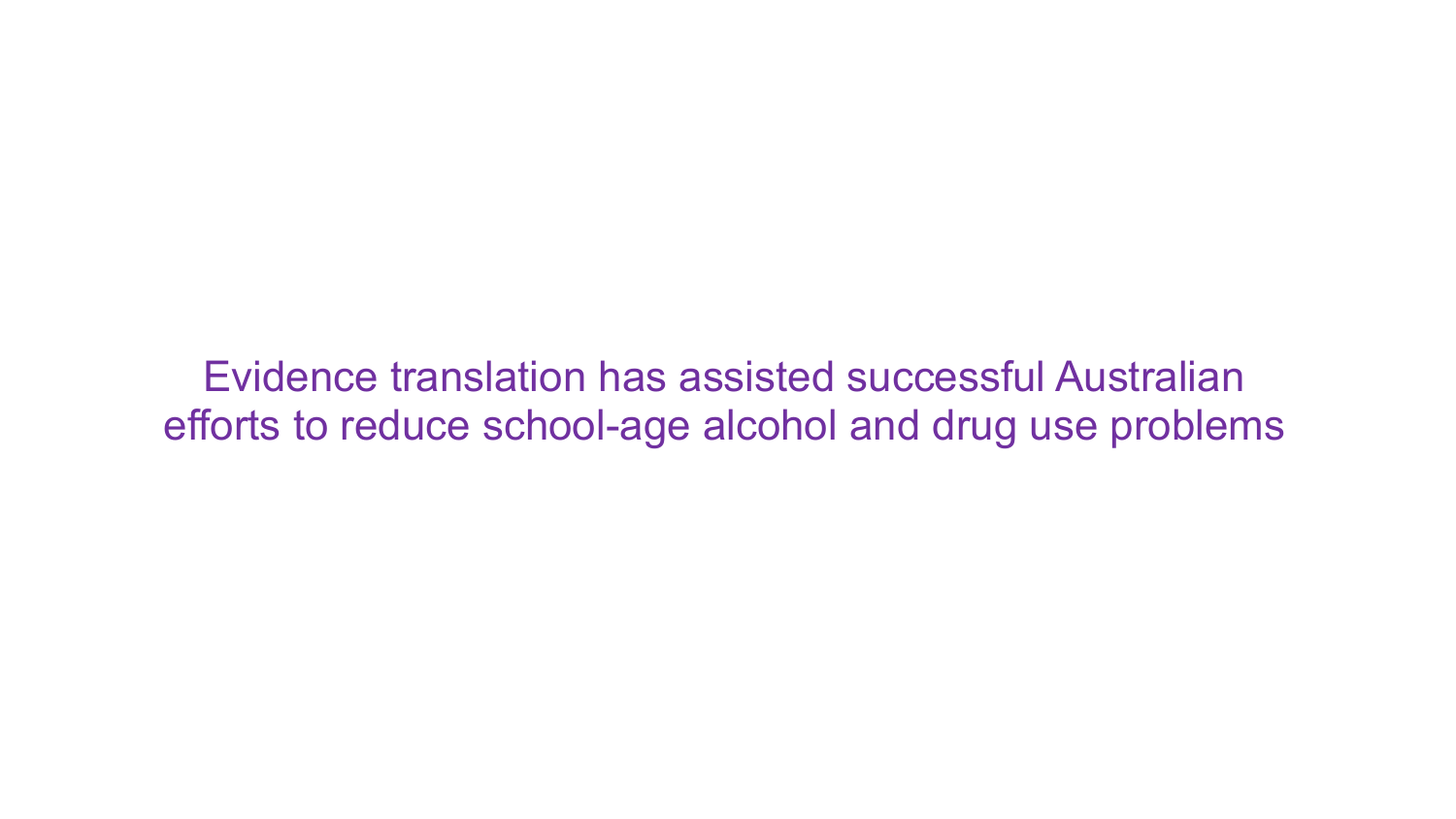# **Australian reduction**



#### **N = 41,000 Toumbourou et al, 2018: DOI: 10.1111/dar.12645**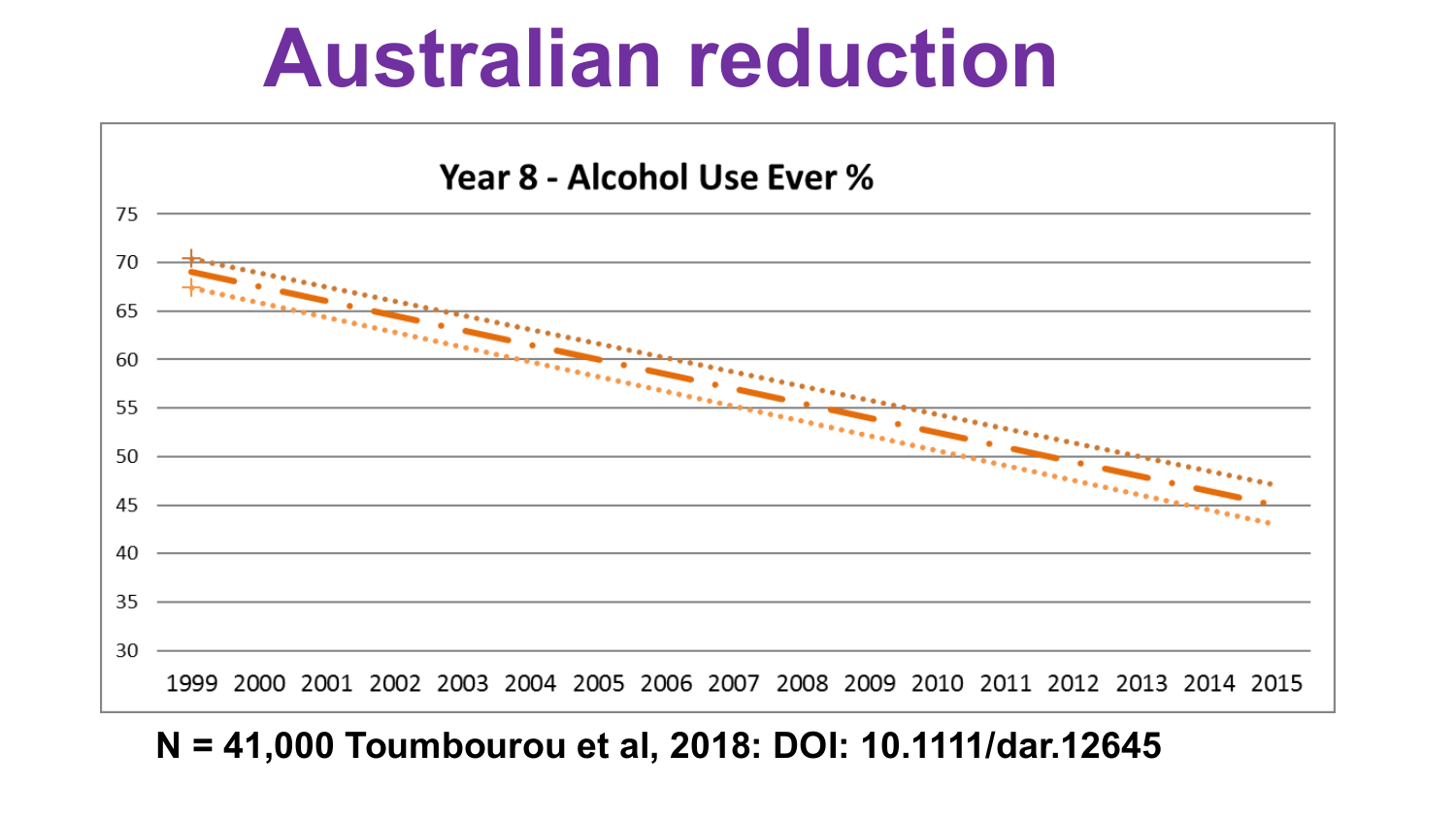## Messages for international cooperation

– Evidence-based prevention practices can be used effectively by different countries around the world.

– The Society for Prevention Research (www.preventionresearch.org http://euspr.org/) and organisations such as Communities That Care (www.ctc-network.eu www.communitiesthatcare.net www.communitiesthatcare.org.au) offer support and advice on effective programs and practices to prevent adolescent alcohol and drug use and related harms.